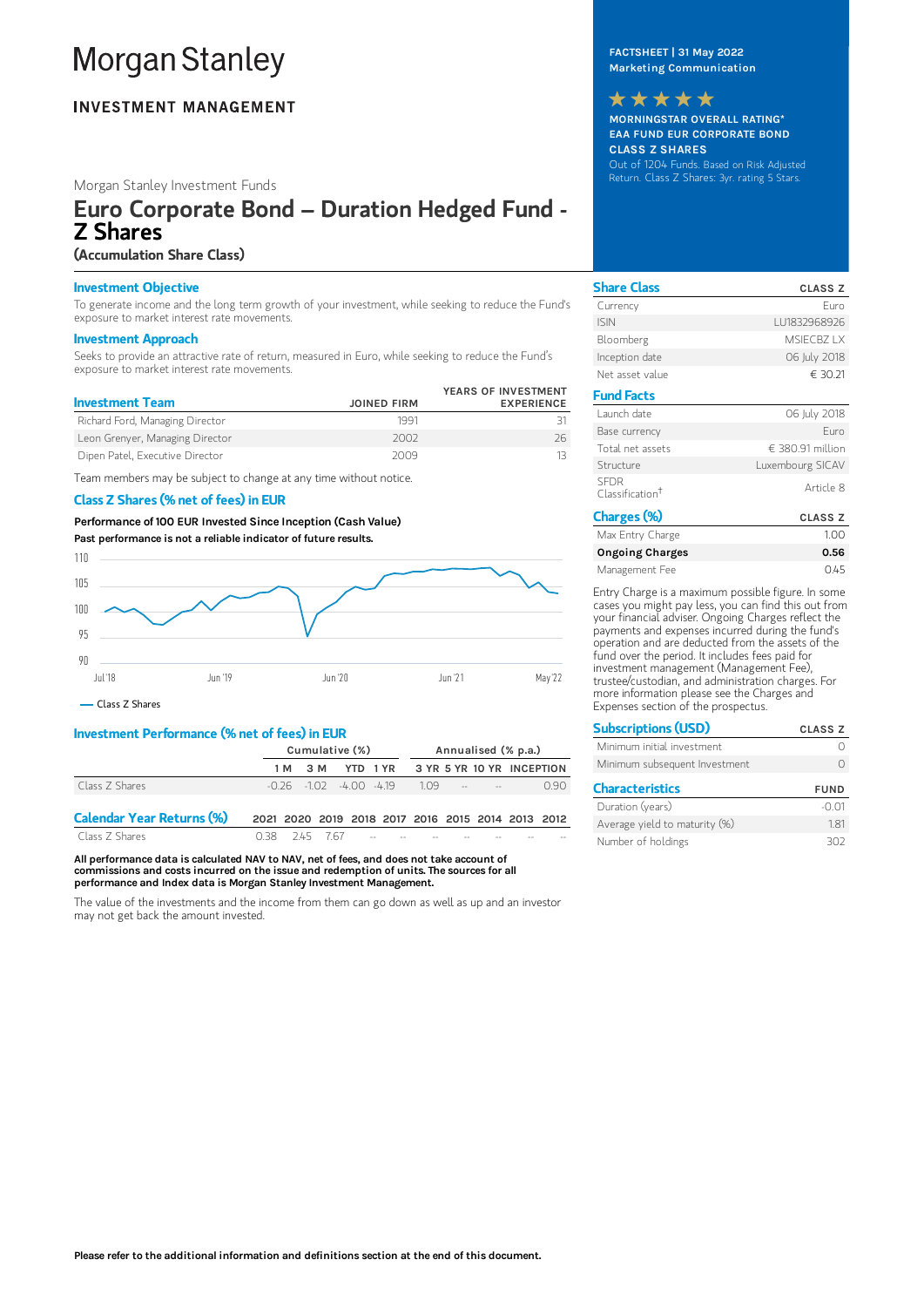## Top Countries (% of Total Net Assets)<sup>1</sup> FUND

|  | U.S.                  | 15.28 |
|--|-----------------------|-------|
|  | France                | 12.82 |
|  | <b>United Kingdom</b> | 8.66  |
|  | Germany               | 8.64  |
|  | Spain                 | 6.55  |
|  | Australia             | 6.43  |
|  | Netherlands           | 5.87  |
|  | Italy                 | 5.19  |
|  | Switzerland           | 3.59  |
|  | Other                 | 23.69 |
|  | Cash                  | 3.28  |

| Sector Allocation (% of Total Net Assets) <sup>1,2</sup> | <b>PORTFOLIO</b> |  |  |
|----------------------------------------------------------|------------------|--|--|
| <b>Government Related</b>                                | 8.67             |  |  |
| Corporates                                               | 89.99            |  |  |
| Industrial                                               | 27.61            |  |  |
| Utility                                                  | 8.03             |  |  |
| Financial Institutions                                   | 5435             |  |  |
| Cash & Equivalents                                       | 1.34             |  |  |

# **Quality Distribution (% of Total Net Assets)<sup>1,3</sup> FUND**



<sup>†</sup> This Fund is classified as an Article 8 product under the Sustainable Finance Disclosure Regulation. Article 8 products are those which promote environmental or social characteristics and which integrate sustainability into the investment process in a binding manner. Before making any decision to invest in the fund mentioned herein, please refer to all the characteristics and objectives of the Fund noted in the current Prospectus and KIID at morganstanleyinvestmentfunds.com.

<sup>1</sup> May not sum to 100% due to the exclusion of other assets and liabilities. <sup>2</sup> For additional information regarding sector classification/definitions please visit www.msci.com/gics and the glossary at www.morganstanley.com <sup>3</sup> Quality distribution data for securities is sourced from Fitch, Moody's and S&P. Where the credit ratings for individual securities differ between the three ratings agencies, the 'highest' rating is applied. The rating of credit default swaps is based on the 'highest' rating of the underlying reference bond. 'Cash' includes investments in short term instruments, including investments in Morgan Stanley liquidity funds.

#### Please refer to the Prospectus for full risk disclosures, available at  $\mu$ anstanleyinvestmentfunds.com. All data as of 31.05.2022 and subject to change daily.

This is a marketing communication. Applications for shares in the Fund should not be made without first consulting the current Prospectus and the Key Investor Information Document ("KIID"), which are available in English and in the official language of your local jurisdiction at [morganstanleyinvestmentfunds.com](https://www.morganstanley.com/im/msinvf/index.html) or free of charge from the Registered Office of Morgan Stanley Investment Funds, European Bank and Business Centre, 6B route de Trèves, L-2633 Senningerberg, R.C.S. Luxemburg B 29 192. A summary of investor rights is available in English at the same website.

If the management company of the relevant Fund decides to terminate its arrangement for marketing that Fund in any EEA country where it is registered for sale, it will do so in accordance with the relevant UCITS rules.

#### **DEFINITIONS**

Average yield to maturity measures the annual return on interest-bearing securities. In this it is assumed that they will be held to maturity. This metric includes both the coupon payments received during the term of the security and the repayment of the capital on maturity. **Bloomberg** stands for 'Bloomberg Global Identifier (BBGID)'. This is a unique 12 digit alphanumerical code designed to enable the identification of securities, such as the Morgan Stanley Investment Funds sub-funds at share class

#### Share Class Z Risk and Reward Profile

| Lower Risk                       |  |  |                                   |  |  | Higher Risk |
|----------------------------------|--|--|-----------------------------------|--|--|-------------|
|                                  |  |  |                                   |  |  |             |
| <b>Potentially Lower Rewards</b> |  |  | <b>Potentially Higher Rewards</b> |  |  |             |

The risk and reward category shown is based on historic data.

- Historic figures are only a guide and may not be a reliable indicator of what may happen in the future.
- As such this category may change in the future.
- The higher the category, the greater the potential reward, but also the greater the risk of losing the investment. Category 1 does not indicate a risk free investment.
- The Fund is in this category because it invests in fixed income securities. and the fund's simulated and/or realised return has experienced medium rises and falls historically.
- The Fund may be impacted by movements in the exchange rates between the Fund's currency and the currencies of the Fund's investments.
- This rating does not take into account other risk factors which should be considered before investing, these include:
- The value of bonds are likely to decrease if interest rates rise and vice versa. There can be no guarantee that hedging strategies utilised by the Fund to reduce the risk of a movement in interest rates affecting your investment will be successful.
- The value of financial derivative instruments are highly sensitive and may result in losses in excess of the amount invested by the Fund.
- Issuers may not be able to repay their debts, if this happens the value of your investment will decrease. This risk is higher where the fund invests in a bond with a lower credit rating.
- The Fund relies on other parties to fulfill certain services, investments or transactions. If these parties become insolvent, it may expose the Fund to financial loss.
- Sustainability factors can pose risks to investments, for example: impact asset values, increased operational costs.
- There may be an insufficient number of buyers or sellers which may affect the Fund's ability to buy or sell securities.
- Investment in Fixed Income Securities via the China Interbank Bond Market mesument in the amesure securities that the entire interior in containing and liquidity risk.
- Past performance is not a reliable indicator of future results. Returns may increase or decrease as a result of currency fluctuations. The value of investments and the income from them can go down as well as up and investors may lose all or a substantial portion of his or her investment.
- The value of the investments and the income from them will vary and there can be no assurance that the Fund will achieve its investment objectives.
- Investments may be in a variety of currencies and therefore changes in rates of exchange between currencies may cause the value of investments to decrease or increase. Furthermore, the value of investments may be adversely affected by fluctuations in exchange rates between the investor's reference currency and the base currency of the investments.

level, on a Bloomberg Terminal. The Bloomberg Terminal, a system provided by Bloomberg L.P., enables analysts to access and analyse real-time financial market data. Each Bloomberg code starts with the same BBG prefix, followed by nine further characters that we list here in this guide for each share class of each fund. Cash & Equivalents are defined as the value of assets that can be converted into cash immediately. These include commercial paper, open FX transactions, Treasury bills and other short-term instruments. Such instruments are considered cash equivalents because they are deemed liquid and not subject to significant risk of changes in values. Duration is a measure of the sensitivity of the price (the value of principal) of a fixed-income investment to a change in interest rates. Duration is expressed as a number of years. Rising interest rates mean falling bond prices, while declining interest rates mean rising bond prices. ISIN is the international securities identification number (ISIN), a 12 digit code consisting of numbers and letters that distinctly identifies securities. NAV is the Net Asset Value per share of the Fund (NAV), which represents the value of the assets of a fund less its liabilities. Number of holdings provided are a typical range, not a maximum number. The portfolio may exceed this from time to time due to market conditions and outstanding trades.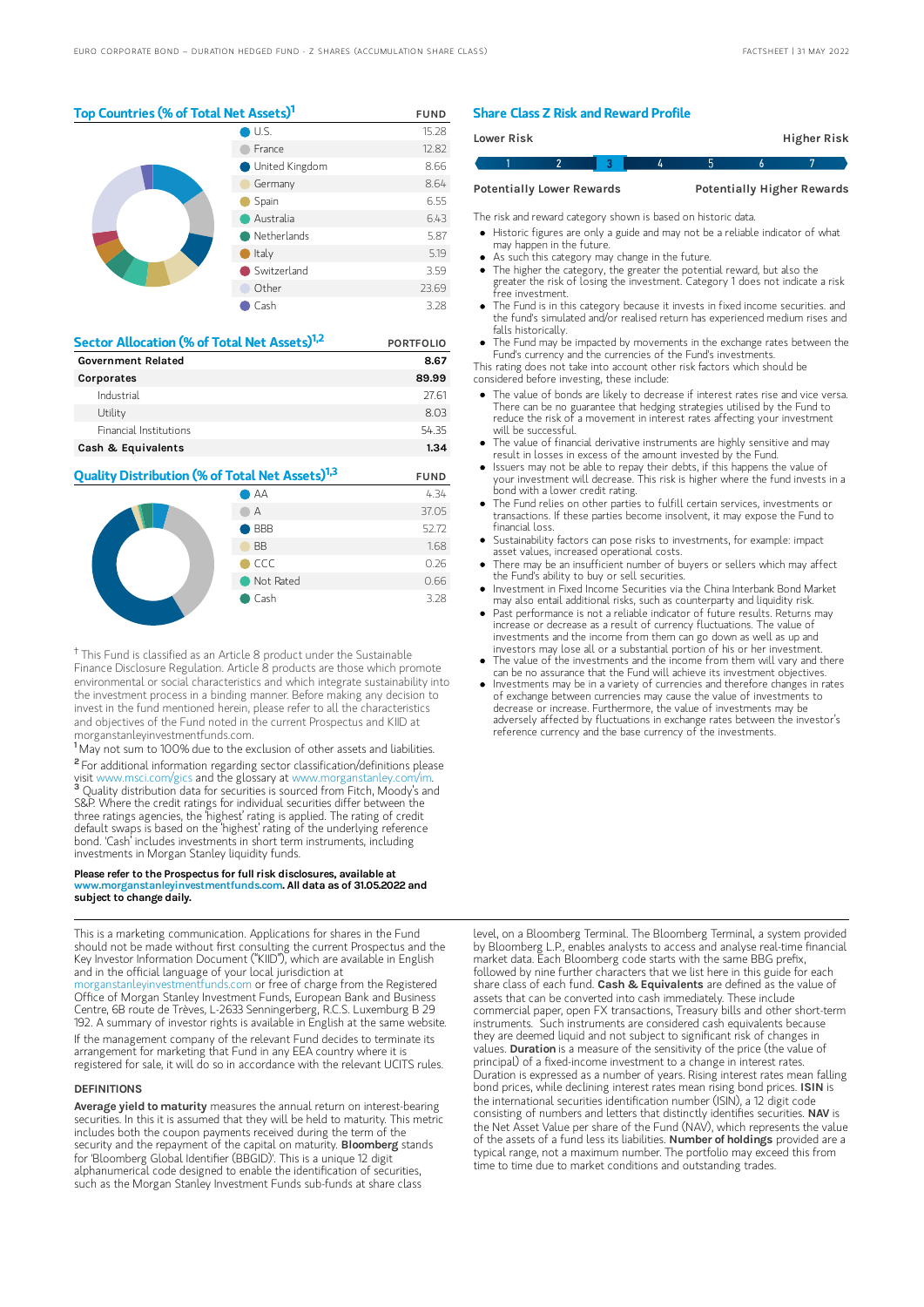#### **DISTRIBUTION**

This communication is only intended for and will only be distributed to persons resident in jurisdictions where such distribution or availability would not be contrary to local laws or regulations. In particular, the Shares are not for distribution to US persons.

Ireland: MSIM Fund Management (Ireland) Limited. Registered Office: The Observatory, 7-11 Sir John Rogerson's Quay, Dublin 2, D02 VC42, Ireland. Registered in Ireland as a private company limited by shares under company number 616661. MSIM Fund Management (Ireland) Limited is regulated by the Central Bank of Ireland. United Kingdom: Morgan Stanley Investment Management Limited is authorised and regulated by the Financial Conduct Authority. Registered in England. Registered No. 1981121. Registered Office: 25 Cabot Square, Canary Wharf, London E14 4QA, authorised and regulated by the Financial Conduct Authority. Dubai: Morgan Stanley Investment Management Limited (Representative Office, Unit Precinct 3-7th Floor-Unit 701 and 702, Level 7, Gate Precinct Building 3, Dubai International Financial Centre, Dubai, 506501, United Arab Emirates. Telephone: +97 (0)14 709<br>7158). I**taly:** MSIM Fund Management (Ireland)Limited, Milan Branch (Sede Secondaria di Milano) is a branch of MSIM Fund Management (Ireland) Limited, a company registered in Ireland, regulated by the Central Bank of Ireland and whose registered office is at The Observatory, 7-11 Sir John Rogerson's Quay, Dublin 2, D02 VC42, Ireland. MSIM Fund Management (Ireland) Limited Milan Branch (Sede Secondaria di Milano) with seat in Palazzo Serbelloni Corso Venezia, 16 20121 Milano, Italy, is registered in Italy with company number and VAT number 11488280964. The Netherlands: MSIM Fund Management (Ireland) Limited, Rembrandt Tower, 11th Floor Amstelplein 1 1096HA, Netherlands. Telephone: 31 2-0462-1300. Morgan Stanley Investment Management is a branch office of MSIM Fund Management (Ireland) Limited. MSIM Fund Management (Ireland) Limited is regulated by the Central Bank of Ireland. France: MSIM Fund Management (Ireland) Limited, Paris Branch is a branch of MSIM Fund Management (Ireland) Limited, a company registered in Ireland, regulated by the Central Bank of Ireland and whose registered office is at The Observatory, 7-11 Sir John Rogerson's Quay, Dublin 2, D02 VC42, Ireland. MSIM Fund Management (Ireland) Limited Paris Branch with seat at 61 rue de Monceau 75008 Paris, France, is registered in France with company number 890 071 863 RCS. Spain: MSIM Fund Management (Ireland) Limited, Sucursal en España is a branch of MSIM Fund Management (Ireland) Limited, a company registered in Ireland, regulated by the Central Bank of Ireland and whose registered office is at The Observatory, 7-11 Sir John Rogerson's Quay, Dublin 2, D02 VC42, Ireland. MSIM Fund Management (Ireland) Limited, Sucursal en España with seat in Calle Serrano 55, 28006, Madrid, Spain, is registered in Spain with tax identification number W0058820B. Switzerland: Morgan Stanley & Co. International plc, London, Zurich Branch Authorised and regulated by the Eidgenössische Finanzmarktaufsicht ("FINMA"). Registered with the Register of Commerce Zurich CHE-115.415.770. Registered Office: Beethovenstrasse 33, 8002 Zurich, Switzerland, Telephone +41 (0) 44 588 1000. Facsimile Fax: +41(0) 44 588 1074.

Australia: This publication is disseminated in Australia by Morgan Stanley Investment Management (Australia) Pty Limited ACN: 122040037, AFSL No. 314182, which accepts responsibility for its contents. This publication, and any access to it, is intended only for "wholesale clients" within the meaning of the Australian Corporations Act. Hong Kong: This document has been issued by Morgan Stanley Asia Limited for use in Hong Kong and shall only be made available to "professional investors" as defined under the Securities and Futures Ordinance of Hong Kong (Cap 571). The contents of this document have not been reviewed nor approved by any regulatory authority including the Securities and Futures Commission in Hong Kong. Accordingly, save where an exemption is available under the relevant law, this document shall not be issued, circulated, distributed, directed at, or made available to, the public in Hong Kong. Singapore: This publication should not be considered to be the subject of an invitation for subscription or purchase, whether directly or indirectly, to the public or any member of the public in Singapore other than (i) to an institutional investor under section 304 of the Securities and Futures Act, Chapter 289 of Singapore ("SFA"), (ii) to a "relevant person" (which includes an accredited investor) pursuant to section 305 of the SFA, and such distribution is in accordance with the conditions specified in section 305 of the SFA; or (iii) otherwise pursuant to, and in accordance with the conditions of, any other applicable provision of the SFA. In particular, for investment funds that are not authorized or recognized by the MAS, units in such funds are not allowed to be offered to the retail public; any written material issued to persons as aforementioned in connection with an offer is not a prospectus as defined in the SFA and, accordingly, statutory liability under the SFA in relation to the content of prospectuses does not apply, and investors should consider carefully whether the investment is suitable for them. This publication has not been reviewed by the Monetary Authority of Singapore.

Chile: Neither the Fund nor the interests in the Fund are registered in the Registry of Offshore Securities (el Registro de Valores Extranjeros) or subject to the supervision of the Commission for the Financial Market (la

Comisión para el Mercado Financiero). This document and other offering materials relating to the offer of the interests in the Fund do not constitute a public offer of, or an invitation to subscribe for or purchase, the Fund interests in the Republic of Chile, other than to individually identified purchasers pursuant to a private offering within the meaning of Article 4 of the Chilean Securities Act (la Ley del Mercado de Valores) (an offer that is not "addressed to the public at large or to a certain sector or specific group of the public").

Peru: The interests in the Fund have not been and will not be registered in Peru under Decreto Legislativo 862: Ley de Fondos de Inversión y sus Sociedades Administradoras or under Decreto Legislativo 861: Ley del Mercado de Valores (the "Securities Market Law"), and are being offered to institutional investors only (as defined in article 8 of the Securities Market Law) pursuant to a private placement, according to article 5 of the Securities Market Law. The interests in the Fund have not been registered in the securities market public registry (Registro Público del Mercado de Valores) maintained by, and the offering of the Fund interests in Peru is not subject to the supervision of, the Superintendencia del Mercado de Valores. Any transfers of the Fund interests shall be subject to the limitations contained in the Securities Market Law and the regulations issued thereunder.

#### IMPORTANT INFORMATION

EMEA: This marketing communication has been issued by MSIM Fund Management (Ireland) Limited. MSIM Fund Management (Ireland) Limited is regulated by the Central Bank of Ireland. MSIM Fund Management (Ireland) Limited is incorporated in Ireland as a private company limited by shares with company registration number 616661 and has its registered address at The Observatory, 7-11 Sir John Rogerson's Quay, Dublin 2, D02 VC42, Ireland.

This document contains information relating to the sub-fund ("Fund") of Morgan Stanley Investment Funds, a Luxembourg domiciled Société d'Investissement à Capital Variable. Morgan Stanley Investment Funds (the "Company") is registered in the Grand Duchy of Luxembourg as an undertaking for collective investment pursuant to Part 1 of the Law of 17th December 2010, as amended. The Company is an Undertaking for Collective Investment in Transferable Securities ("UCITS").

Applications for shares in the Fund should not be made without first consulting the current Prospectus, Key Investor Information Document ("KIID"), Annual Report and Semi-Annual Report ("Offering Documents"), or other documents available in your local jurisdiction which is available free of charge from the Registered Office: European Bank and Business Centre, 6B route de Trèves, L-2633 Senningerberg, R.C.S. Luxemburg B 29 192. In addition, all Italian investors should refer to the 'Extended Application Form', and all Hong Kong investors should refer to the 'Additional Information for Hong Kong Investors' section, outlined within the Prospectus. Copies of the Prospectus, KIID, the Articles of Incorporation and the annual and semiannual reports, in German, and further information can be obtained free of charge from the representative in Switzerland. The representative in Switzerland is Carnegie Fund Services S.A., 11, rue du Général-Dufour, 1204 Geneva. The paying agent in Switzerland is Banque Cantonale de Genève, 17, quai de l'Ile, 1204 Geneva. The document has been prepared solely for informational purposes and does not constitute an offer or a recommendation to buy or sell any particular security or to adopt any specific investment strategy.

Any index referred to herein is the intellectual property (including registered trademarks) of the applicable licensor. Any product based on an index is in no way sponsored, endorsed, sold or promoted by the applicable licensor and it shall not have any liability with respect thereto. The Fund is actively managed, and the management of the fund is not constrained by or compared to the composition of the Benchmark.

All investments involve risks, including the possible loss of principal. The material contained herein has not been based on a consideration of any individual client circumstances and is not investment advice, nor should it be construed in any way as tax, accounting, legal or regulatory advice. To that end, investors should seek independent legal and financial advice, including advice as to tax consequences, before making any investment decision.

The use of leverage increases risks, such that a relatively small movement in the value of an investment may result in a disproportionately large movement, unfavourable as well as favourable, in the value of that investment and, in turn, the value of the Fund.

Investment in the Fund concerns the acquisition of units or shares in a fund, and not in a given underlying asset such as building or shares of a company, as these are only the underlying assets owned.

The information contained in this communication is not a research recommendation or 'investment research' and is classified as a 'Marketing Communication' in accordance with the applicable European or Swiss regulation. This means that this marketing communication (a) has not been prepared in accordance with legal requirements designed to promote the independence of investment